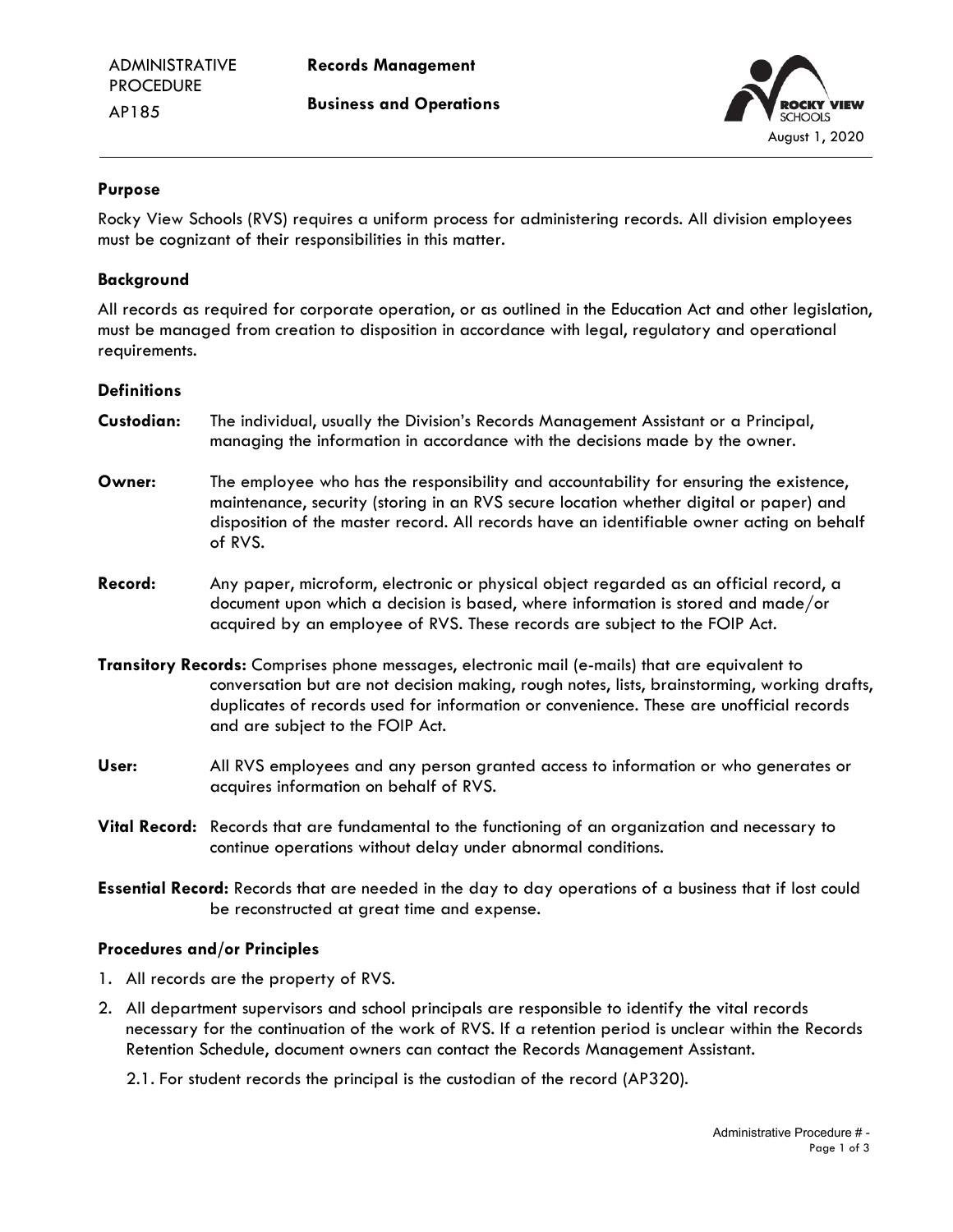| <b>ADMINISTRATIVE</b> |
|-----------------------|
| PROCEDURE             |
| AP185                 |



- 3. Rocky View Schools will use a consistent system for the storage of vital and essential records. All files are to be kept within the retention schedules, schedule timelines (periods), and locations, as outlined in the records retention schedule. The schedule will be maintained as a [SharePoint list.](https://rockyviewschools.sharepoint.com/sites/ec-businessandoperations/Lists/Records%20Retention%20Schedule/AllItems.aspx?newTargetListUrl=%2Fsites%2Fec%2Dbusinessandoperations%2FLists%2FRecords%20Retention%20Schedule&viewpath=%2Fsites%2Fec%2Dbusinessandoperations%2FLists%2FRecords%20Retention%20Schedule%2FAllItems%2Easpx&viewid=376e9456%2D3230%2D451e%2D9897%2D1d6943636139) Any copies of the Records Retention Schedule, either digital or paper (including Appendix A) will be considered copies and not the Master.
- 4. Retention periods are developed in conjunction with and, in consideration of, relevant Acts and Regulations, internal and professional directives, and relative standards.
- 5. A review of records is to be completed on an ongoing basis by the document owner. Transitory records should be deleted, when and where possible, when no longer required.
- 6. Transfer, and destruction, of records will be done in accordance with approved retention schedules. All requests for destruction of records are to be completed through form AF185-A (available on the RVS website). The Records Management Assistant will advise next steps upon receipt of form AF185- A., requesting additional information if/where needed.

6.1. See AP320 for more information about transferring student records.

- 7. Access to records by a non-employee must follow the process outlined in AP180.
- 8. Archived records are to be identified and be assigned permanent retention in an appropriate format within the storage location identified in the Records Retention Schedule. Form AF185-B is to be used when transmitting paper files to inactive. Files in storage are to be tracked for their retention period. The Custodian is responsible to follow up with the document owner at the time inactive files are ready for destruction.
- 9. If a record has reached the retention for destruction it will be reviewed by the Records Management Assistant to ensure the files are no longer required for litigation purposes, operational requirements and/or legislative requirements beyond those considered by the Records Retention Schedule.
- 10. Original paper records for those files now stored digitally, according to established standards, may be destroyed 30 days after the quality assurance (QA) has been completed on the digitized documents. The digital file will become RVS' official record with retention policies applied for further retention. The QA must be completed by an authorized individual within the division.

# *Date Issued: August 2017*

### *Version: III*

# *References*

- i. External Legislation:
	- The Education Act Section 33, 52, 53, 68,197, 222, 225
	- Student Record Regulation 97/2019
	- Limitations Act
	- Occupational Health and Safety Act
	- Health Information Act
	- Freedom of Information and Protection of Privacy Act